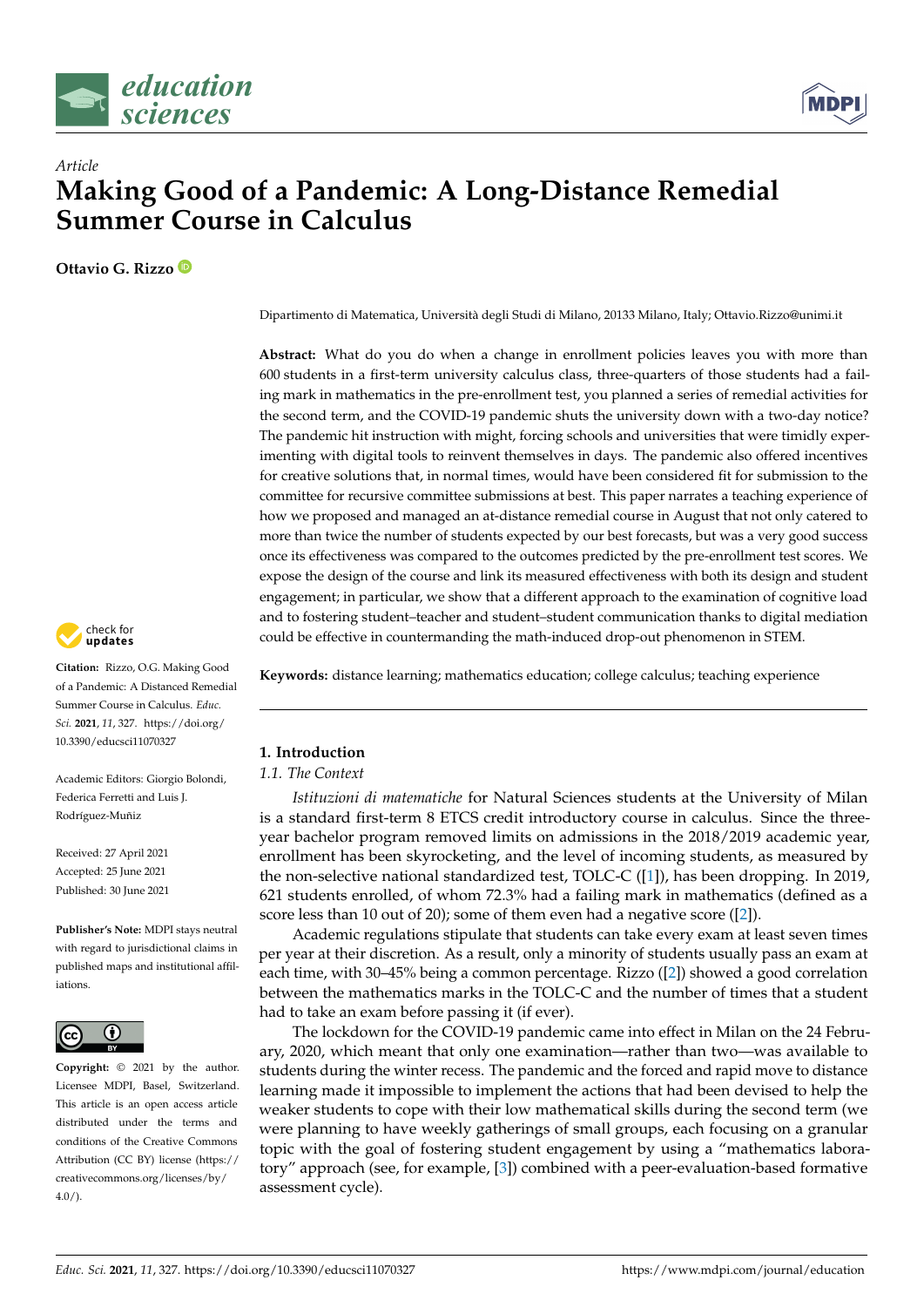A busy examination schedule in June, July, and September made it nigh impossible to envision a remedial course, even supposing that it would have been possible to hold it face to face; the lack of time urged against creating an MOOC (even supposing that an MOOC would be effective, a hypothesis that is not necessarily supported by the literature [\[4\]](#page-15-3)).

# *1.2. A Course in August*

The course coordinator for the degree asked for a solution, any solution—the only requirement was that it had some chance to be effective. Pandemic measures made it possible to be *creative*.

The only free slot was in August. "Are you out of your mind? No one would accept spending August studying math" was the reaction of one of the course's teaching assistants to the first proposal.

Indeed, common lore states that August is a *dead* month in Italy, and particularly so in Milan; data partially confirm the statement: General crime rate is halved in August [\[5\]](#page-15-4), while bike theft is only slightly reduced with respect to July  $[6]$ ; on the other hand, car access to the central part of the city is reduced to a quarter [\[7\]](#page-15-6). In any case, the regulations of the University of Milan state [\[8\]](#page-15-7) that: "No examination can be held in the month of August".

A perfunctory analysis of the summer courses of the University of Milan showed that *summer* meant any time from May to September, *except* for August.

An enrollment between 20 and 40 students was expected, and resources were allocated to that extent. The real numbers were above one hundred!

#### *1.3. Terms*

As pointed out by the anonymous reviewers, the terms used to describe the teaching settings at a tertiary level are dependent on the country and institution, so we provide here a description of our English translations of the relevant Italian terms.

Teaching hours are divided into lectures (in Italian: *lezioni*) and recitations (*esercitazioni*); the former are usually taught by a professor and present theory with some relevant examples, while the latter are usually taught by a teaching assistant (PhD students, junior staff, high-school teachers) and present mainly exercises.

Tutors are a kind of teaching assistant (usually master-/PhD-level students or highschool teachers) who grade homework, answer questions on an online forum, and monitor students during tests.

Lecture captures are recordings of the live lectures (or recitations); they consist of an audio recording together—at least in math—with a video recording of the mathematics being written on the relevant medium (be it a chalkboard, a whiteboard, paper, or a tablet).

#### **2. Literature Review**

# *2.1. Dropping out of STEM*

Math is scary. For life science students, math is even scarier  $([9,10])$  $([9,10])$  $([9,10])$  $([9,10])$ .

"Considerable progress has been recently made in increasing enrollment in Science, Technology, Engineering, and Mathematics (STEM) study programs. High drop-out rates in STEM programs, however, tend to undermine the beneficial effects of all current attempts to increase student enrollment in these programs" ([\[11\]](#page-15-10)). The Italian national program for increasing enrollment in the sciences (Progetto Lauree Scientifiche, later Piano Lauree Scientifiche) recently established the reduction of dropouts as one of its six goals; especially in the life sciences, this phenomenon is linked to poor results in mathematics (cfr. [\[12\]](#page-15-11)), with good correlation between entrance exam scores and chances of passing the first-term calculus class ([\[2\]](#page-15-1)). On one hand, "withdrawing from enrollment and failing to graduate actually represents a final and critical step in a larger continuum of beliefs, attitudes, and behaviors that, together, reflect students' academic disengagement"; on the other, "[c]ollege dropouts also consume institutional and financial resources that might otherwise support students who would persist and graduate" ([\[13\]](#page-16-0)).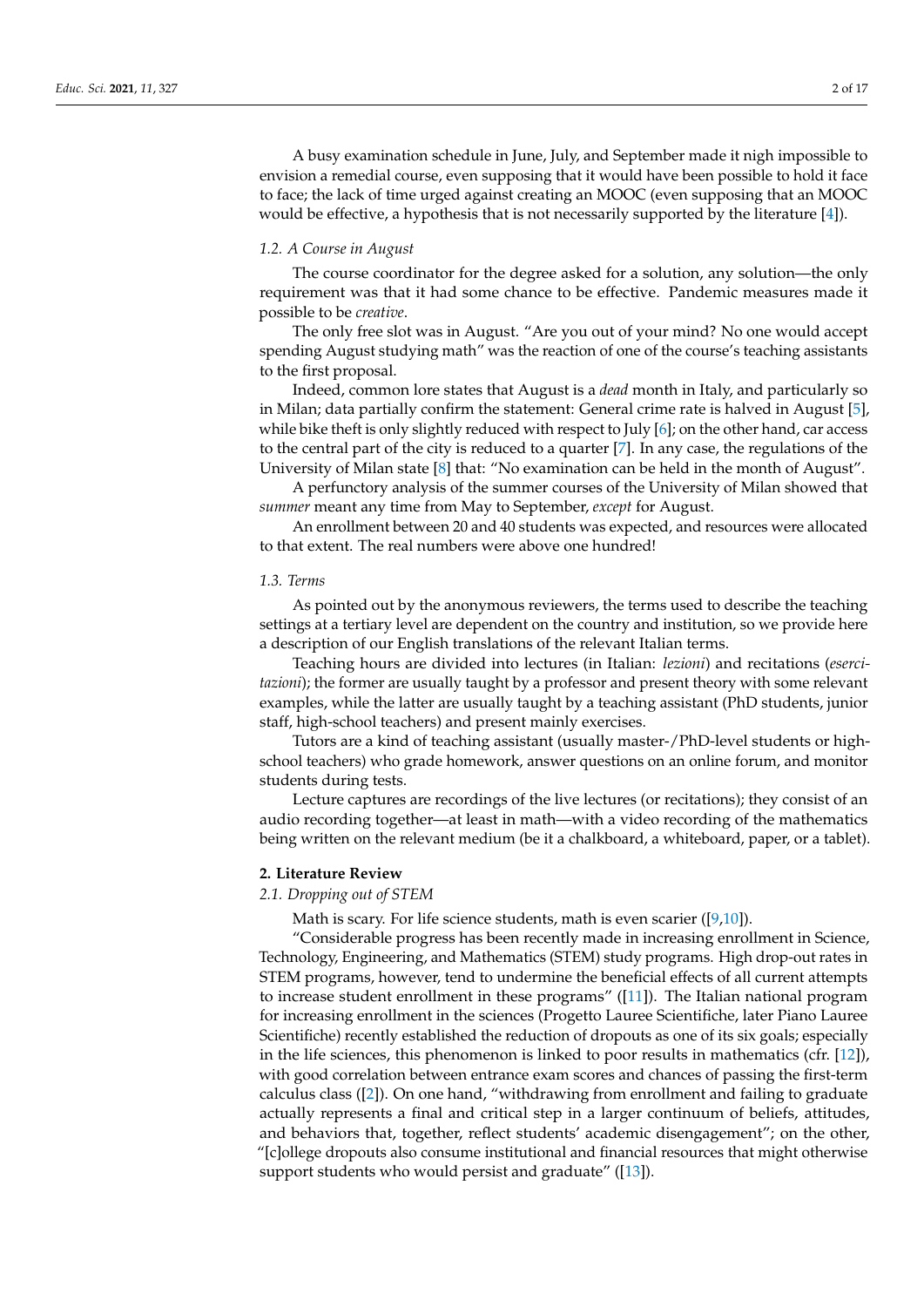# *2.2. Mathematics Support for College-Level Calculus*

Mathematics support can be defined as "a facility offered to students (not necessarily of mathematics) which is in addition to their regular programs of teaching through lectures, tutorials, seminars, problems classes, personal tutorials, etc." ([\[14\]](#page-16-1)). A promising development of mathematics support is the support center, which, as reported in [\[15\]](#page-16-2) and later in [\[16\]](#page-16-3), is now quite common in the Anglosphere; it is a structure which exists *physically* on campus where the on-going needs of college students can be met.

Dedicated facilities—whether physical, digital, or just makeshift—that are separate from the classroom are important since "students often avoid participating in mathematical discussions because publicly sharing their thinking is a socially risky endeavor. Social risk means threats to one's status in a community. Young people often come to school uncertain of their standing with their peers and teachers. At the same time, they are often highly preoccupied with their status. [...] Although social risk is felt in many classrooms, mathematics classrooms are particularly burdened with social risk. Mathematics, as a school subject, is culturally anointed as the ultimate measure of smartness. The logic goes: If you are good at math, you are truly smart. If you are not good at math, you are not truly smart. Many of us, as mathematics educators, have encountered competent adults who confess their insecurity over not being 'good at math.' Because of the linking of mathematics and 'true' smartness, when students share their thinking in the public space of the classroom, they often perceive risks to their academic status that go beyond the immediate content, extending instead to their overall intelligence" ([\[17\]](#page-16-4)).

Blended and distance learning offer an alternative model of mathematics support for college-level students (cfr. [\[18\]](#page-16-5) for a panoramic review of the state of the art and [\[19–](#page-16-6)[22\]](#page-16-7) for the Italian context). The COVID-19 pandemic made at-distance teaching the only viable possibility, but one should take notice of its effects on teachers' praxeologies ([\[23\]](#page-16-8)) and evaluate the advantages in assessments—such as the greater flexibility in test-taking and faster scoring—towards the importance "that mathematics education should be for all students, including those who have special needs, who live in poverty" ([\[24\]](#page-16-9)).

#### *2.3. Attitude towards Mathematics*

Negative attitudes are often used as an explanation of students' failure in mathematics (cfr. [\[25\]](#page-16-10)); similarly, another explanation is the rupture of the Schunk–Zimmerman selfregulation cycle of engagement, reflection, and anticipation ([\[26\]](#page-16-11)).

What is possibly even more worrisome is that [\[27\]](#page-16-12) showed that "after taking Calculus, [students] showed a reduction in positive attitudes about mathematics". According to [\[28\]](#page-16-13) "[b]etween the start and the end of the students' college calculus class, their confidence and enjoyment of mathematics dropped sharply, with confidence falling by half a standard deviation and enjoyment of mathematics by a third"; even among students that do well in such a class, many lose any interest in taking further mathematics classes, and some even leave the STEM track. The report showed that only *ambitious teaching* (i.e., active learning approaches) combined with *good teaching* is effective in avoiding this tendency.

#### *2.4. Formative Assessment*

Formative assessment is a didactical tool consisting of five main strategies ([\[29,](#page-16-14)[30\]](#page-16-15)):

- FA1 Clarifying and sharing learning intentions and criteria for success;
- FA2 Engineering effective classroom discussions and other learning tasks that elicit evidence of student understanding;
- FA3 Providing feedback that moves learners forward;
- FA4 Activating students as instructional resources for one another;
- FA5 Activating students as the owners of their own learning.

The formative use of tests is usually considered as the main activity to be used in order to implement these strategies in a *standard* classroom setting; the literature shows that "digital technologies can be a powerful tool for teachers in order to monitor students' progress, provide immediate feedback to students, enhance self-monitoring of the students,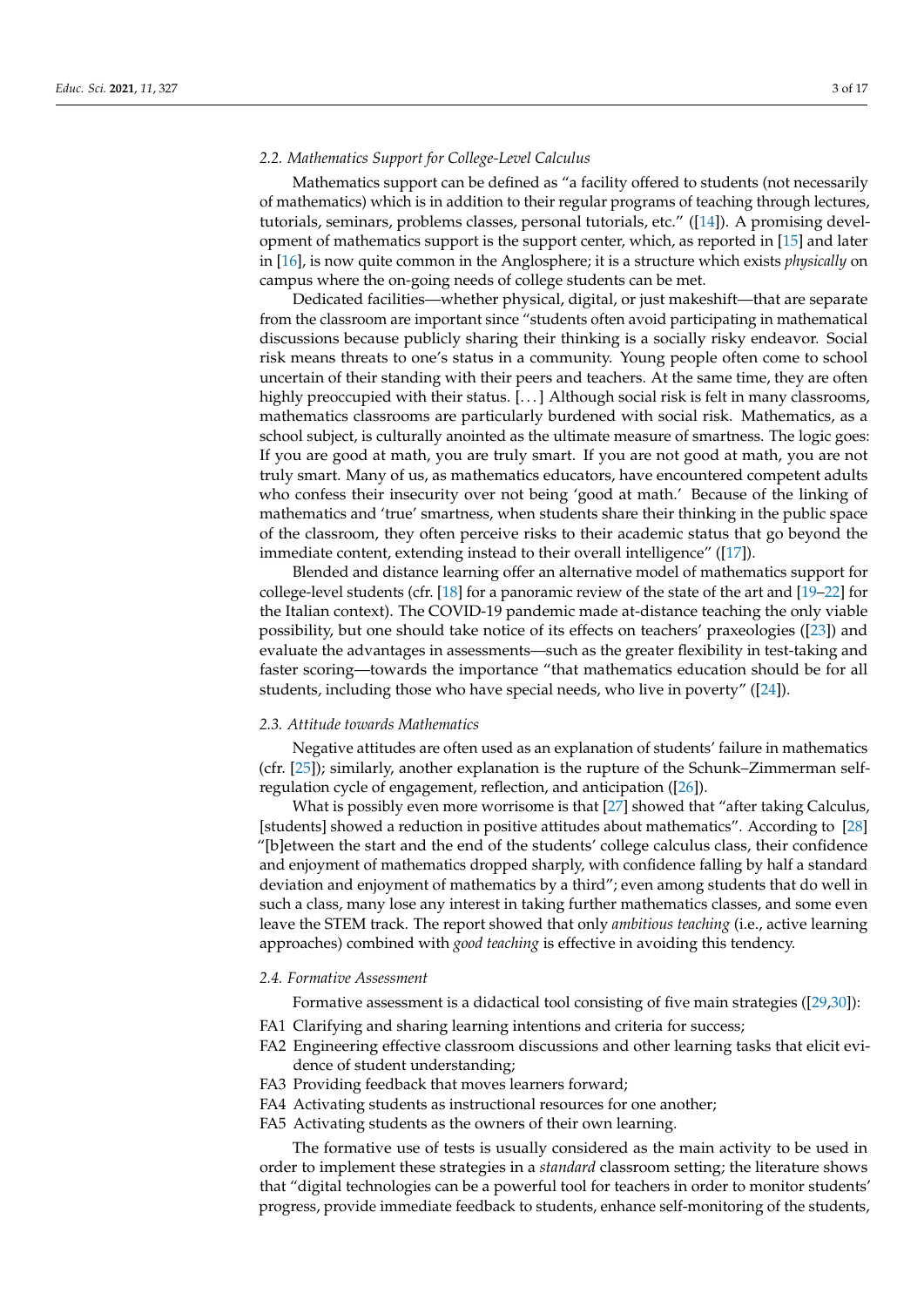and highlight the deeper roots of an error" ([\[31\]](#page-16-16)). On the other hand, "[t]he strong rupture that the emergency brought into teaching–learning practices is that digital technologies have suddenly become the *only* means to carry out educational activities in mathematics" (ibidem, emphasis added).

It follows from the very definition of formative assessment that the evidence gathered from the *assessments* must affect the instruction: "Assessments are formative [. . . ] if and only if something is contingent on their outcome, and the information is actually used to alter what would have happened in the absence of the information" ([\[32\]](#page-16-17)).

#### *2.5. Inclusiveness*

Italy, indeed, has the lowest percentage of *resilient students* (i.e., students from a disadvantaged background who are top performers in the Ocse-Pisa assessments) among the G7 countries and shows a striking inverse correlation between the socioeconomic status of students and competence levels in mathematics ([\[33\]](#page-16-18)).

The literature on learning outcomes in Italian universities is scarce and very much in progress (cfr. [\[34\]](#page-16-19)), but comparison with the international literature affords few doubts that the pandemic made participation even more unequal: "Pupils with low prior attainment and other disadvantaged pupils are participating less and, when they do, they have been less engaged. Three reasons for disadvantaged pupils' low levels of participation and engagement were identified: limited access to technology; low levels of parental support and involvement with schoolwork, as well as specific 'new' personal or family-related challenges faced by vulnerable pupils during the lockdown ([\[35\]](#page-16-20))."

Of the many possible theoretical definitions of inclusion (cfr. [\[36\]](#page-16-21)), we will make particular use of the discourse of teaching interventions for mathematical engagement and the discourse of teaching for maximizing opportunities in mathematics for all.

It should be pointed out that it has been shown in [\[37\]](#page-16-22) that (automatic) formative assessment is particularly effective in improving the results of students from disadvantaged backgrounds, with little to no effect on students with a high socioeconomic level.

# **3. Theoretical Framework**

The theoretical framework that we use to analyze the teaching experience is that of formative assessment in a digital learning environment as presented by Cusi, Morselli, and Sabena ([\[38\]](#page-16-23)) as an extension of Wiliam's and Thompson's formative assessment model ([\[29\]](#page-16-14)) by adding three *functionalities* to the key strategies of formative assessment (FA1–FA5):

- F1 Sending and receiving messages and files, displaying documents;
- F2 Processing and analyzing data collected during the lessons;
- F3 Providing an interactive environment for the interactions of students

We adapt this model, which is based on three agents (teacher, students, peers), to a four-agent model by adding tutors that mediate between students and the teacher.

# **4. Didactical Design**

The subject matter lent itself to a natural five-topic subdivision: linear algebra, functions, limits, differential calculus, and integral calculus. Each topic was assigned one week. Each week was structured in the same way: a two-hour recitation on Monday, followed by a homework assignment; homework was due on Wednesday at 11 a.m. and was marked on the same day; a one-hour recitation on Thursday was designed in reaction to problems and misconceptions appearing in the homework; a test was given on Friday. The high risk of cheating brought us to decide that homework would not count towards the final grade and that it would be completely voluntarily; removing the weight on the homework was also expected to be instrumental in fostering a collaborative environment based on formative assessment from Monday to Thursday, with only the partial test on Friday reserved as a summative assessment.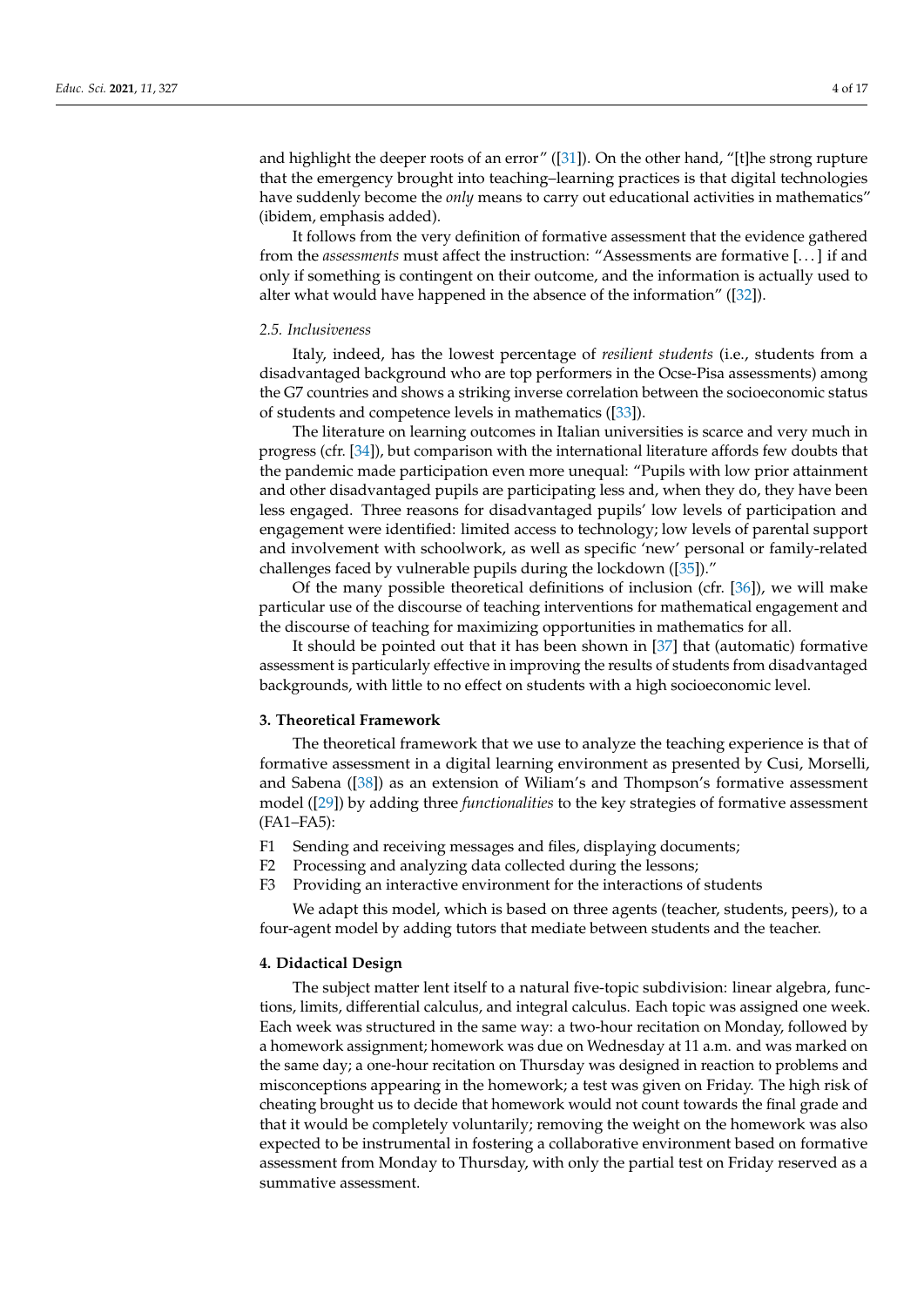Because 20–40 students were expected to participate, the plan was to have tutors give individual feedback for each homework submission and to create a report for the teaching assistant. Moreover, a discussion forum was created for the students' eyes only.

The course design was inspired by [\[39\]](#page-16-24); due to time constraints, only recitations were offered. On one hand, this choice significantly simplified the course design; on the other hand, it meant that very weak students were not catered to. The very low number of downloads of the class notes (i.e., the PDF files produced by the instructors while teaching the first term) during the course schedule (the most downloaded topic was linear algebra, with 16 different users and 23 downloads; note this was also the first in the chronological order and the least known for students leaving Italian high schools) offered some evidence that most participants had already started studying the subject matter (or, alternatively, that most decided it was ineffective to do so; Maria expressed "no theory, just exercises" and Gaia expressed "just the necessary theory" as positive points). Some students suggested "to possibly integrate theory", or to add "one hour of theory [per week?]"; however, out of the 26 requests for more teaching time, only three students asked specifically for some theory lectures.

#### **5. The Course**

The data used in the following section came from the university's e-learning platform, from the course records, and from a questionnaire that was given one week after the end of the summer course. The questionnaire was required in order to validate the summer course, but most students that did not pass the course took it anyway.

# *5.1. The Distance Learning Setting*

Three people were hired for the summer course: a teaching assistant and two tutors. The three of them were high-school teachers who had been hired with the same roles for the *standard* course in the previous years. The teaching assistant had always received very good feedback in the student surveys at the end of the term (no student feedback was gathered on the tutors).

In addition to the course textbook, the students had on hand the (first-term) class notes, the texts of all exercises presented during (first-term) recitations, and 4½ years' worth of exam texts (that is, 34 different exams) with commented solutions. All of the material was uploaded to the university's e-learning platform, a simple in-house CMS; see Figure [1](#page-5-0) for a partial view of week 4.

Classes were held using Zoom, with the lecture capture of each lesson uploaded on the university's e-learning platform as soon as technically possible, together with the texts of all exercises and instructors' notes.

Homework was submitted on the e-learning platform, usually as scans of texts written on paper.

A self-help forum was opened on the e-learning platform (for students, from students) in order to encourage active engagement (and to deal with the most trivial questions, such as "on what page is exercise 3?"). Given the size of the class, we decided not to offer a public discussion channel (e.g., a WhatsApp or Telegram group), since our experience showed a high risk of any information being drown in noise without active moderation (and no resources were budgeted for such active moderation). Students were asked to pose questions at the end of lessons, to send them by e-mail, or to use the interactive features of the homework uploading system. Answers to organizational inquiries were gathered in an FAQ, while other interactions were fed into the formative assessment loop (see Section [5.3\)](#page-5-1).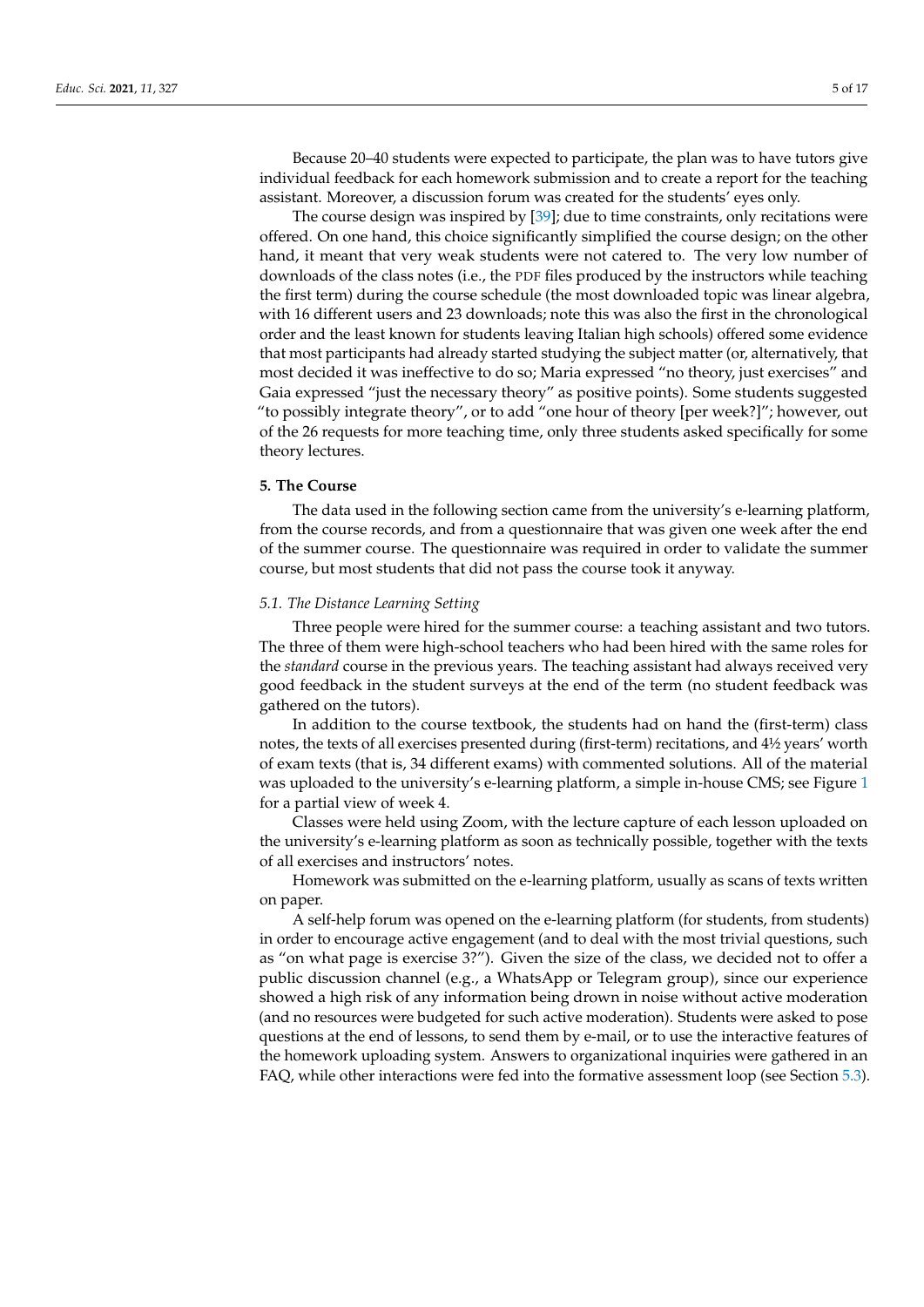<span id="page-5-0"></span>

Figure 1. A partial view of week 4 in the university's e-learning platform.

#### *5.2. Attendance*

In Table [1,](#page-5-2) we see the number of students that attended the weekly tests; two different populations were considered: Non-freshmen were generally very weak students (if sophomores, they were not yet allowed to take any second-year exams; if seniors, they might just have chosen to delay calculus until the very end, and the rules had changed in the meantime), and we did not necessarily have entrance exam scores for them. The low attendance in week 1 was explained partly by news about the remedial course not having reached everyone and partly by some of the students being in field trips and unable to attend. The low attendance in week 5 was most likely explained by students that had either given up or were already sure of having passed the course; three students explicitly mentioned connection issues that forced them to skip that test (were they traveling back home?). The numbers in the "Total" column count all different students that ever took a test.

<span id="page-5-2"></span>**Table 1.** Students per week.

|              | Week 1 | Week 2 | Week 3 | Week 4 | Week 5 | Total |
|--------------|--------|--------|--------|--------|--------|-------|
| Freshmen     | 79     | 87     | 82     | 81     | 63     | 90    |
| Non-freshmen | 22     | 26     | 25     | 25     | າາ     | 26    |
| Total        | 101    | 113    | 107    | 106    | 85     | 116   |

#### <span id="page-5-1"></span>*5.3. The Formative Assessment Feedback Loop*

The sheer number of participants made it impossible to give thorough feedback on the weekly homework; tutors were instructed to give individual feedback only on the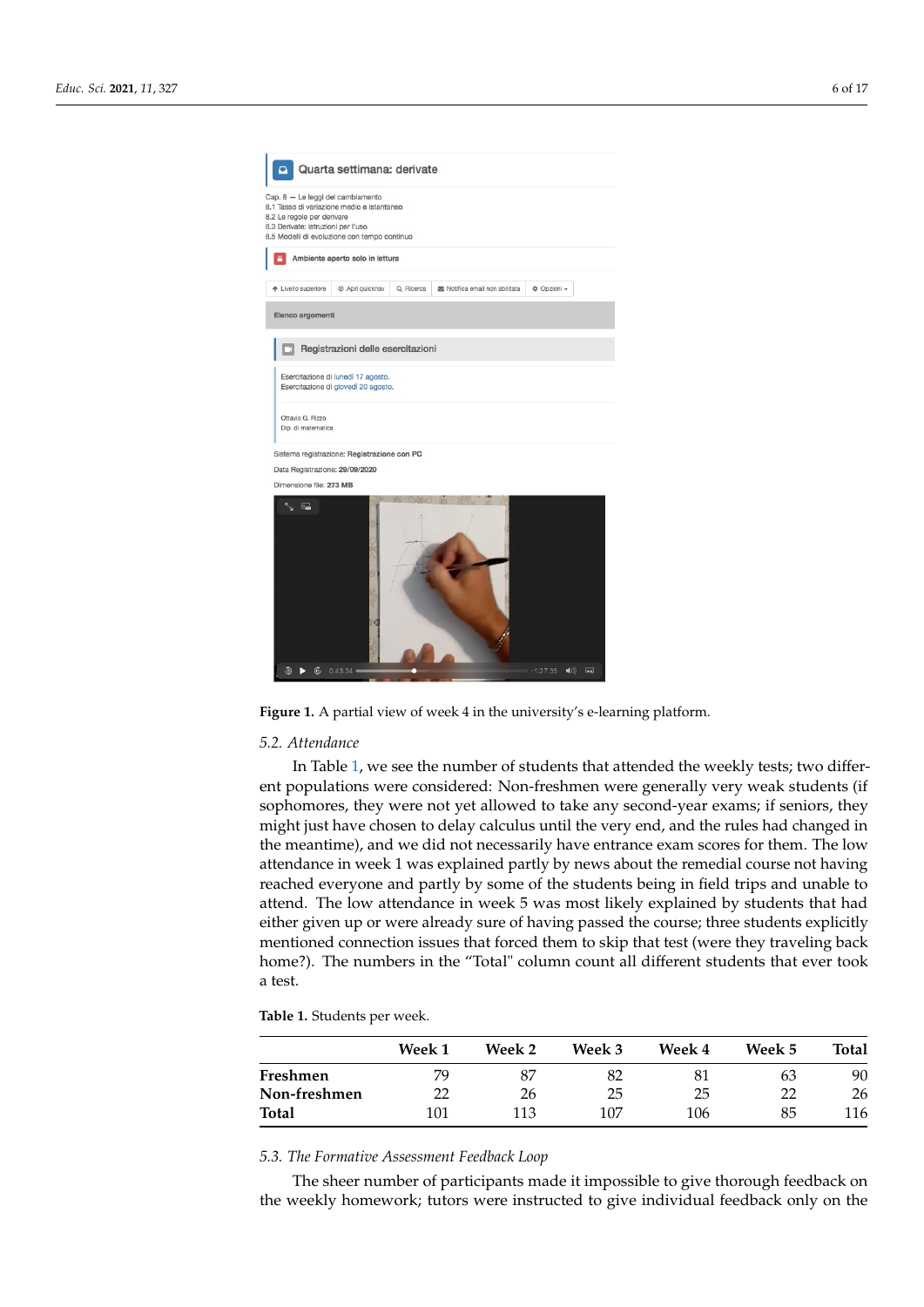basis of need and to give the teaching assistant an overview of the issues. The two tutors exchanged between one and two dozen WhatsApp messages and had a 10–15 min Zoom call each Wednesday.

A short transcript (translated into English) of the tutors' exchange in week 2 is as follows:

Have you checked something out?

Exercises are a lot, it seems to me.

When UR ready we should talk to agree on what we should look at.

> I'd say we should grade exercises on function domains, odd and even functions, and inequalities. Of course, as much as we can. . . I start from the bottom and you start from the top like last week?

Yup! Later I will check where I should stop.

[one hour later]

Gosh, I have to prop my eyes open with toothpicks!

Same here. . .

Dunno how to mark errors. There's something with computations, but giving feedback looks more difficult than last time. Could it be 'cause this time they're doing their homework better?

> I noticed the same. Clearly, many imprecisions and doubts that go back to the second year of HS: like  $x^2 > 9 \Rightarrow x > 3$

[further discussion on how many exercises should be graded]

PS. Odd and even functions: they know'em!

Indeed!! Some get lost with the line, I saw, but nothing serious

. . . and with the function where a minus has to be collected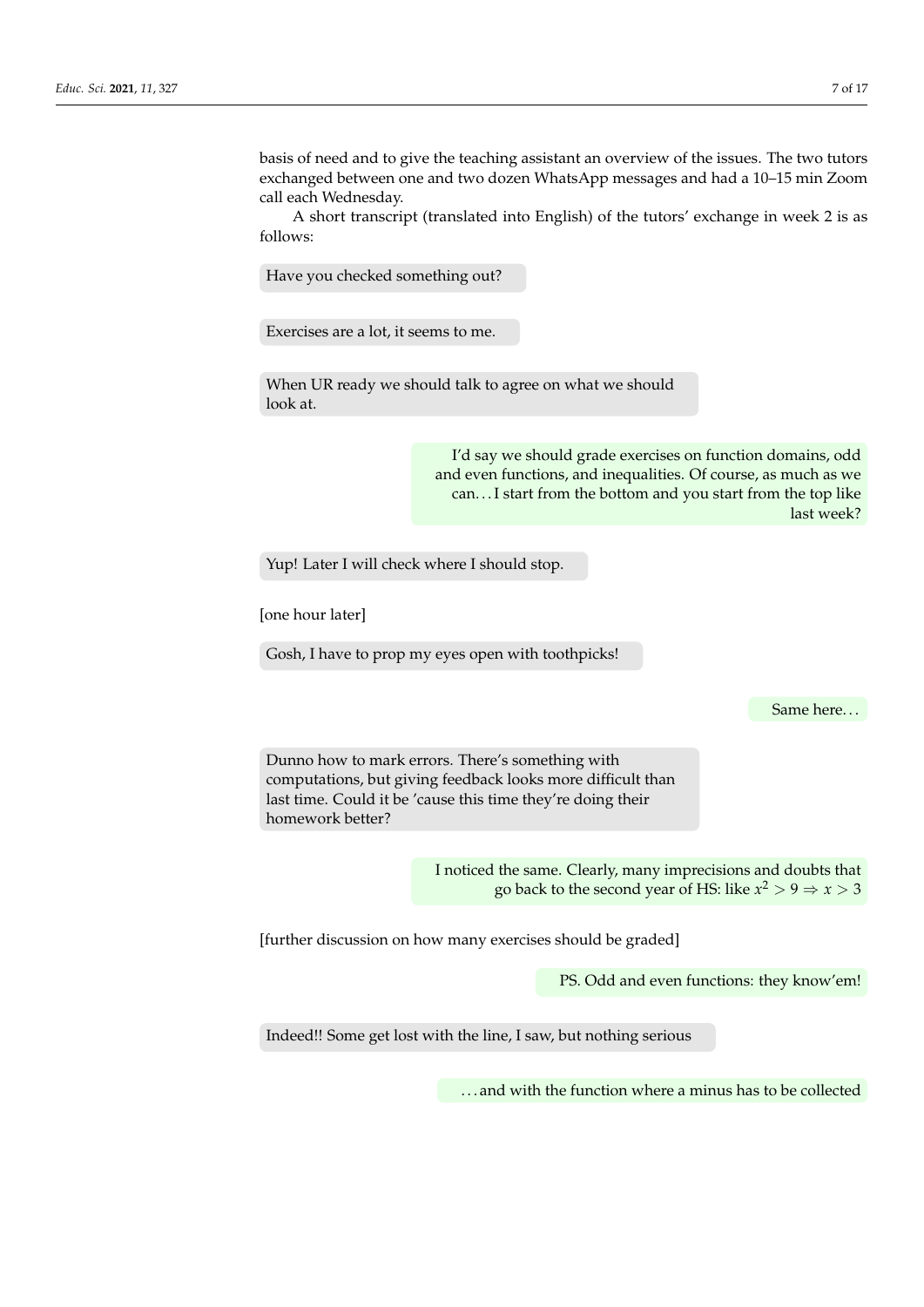$[\dots]$ The tutors were apparently discussing the exercises from Figures [2](#page-7-0)[–4.](#page-7-1)

<span id="page-7-0"></span>Solve, for each given function, the inequality  $f(x) > 0$ : a)  $f(x) = 2^{(1-3x)/x} - 4$ b)  $f(x) = \log_6(-x^2 + 9) - 1$ 

**Figure 2.** Exercise 2, week 2.

Establish which of the following functions are even and which are odd:

a) 
$$
f(x) = \frac{3x^6 + 5x^2 + 1}{2x^2}
$$
  
\nb)  $f(x) = \ln(x^2 - x^4 + x - 1)$   
\nc)  $f(x) = x^5 - 7\sqrt[5]{x^3}$   
\nd)  $f(x) = \frac{e^{-1/x^2}}{x^4 - 1}$ 

<span id="page-7-1"></span>**Figure 3.** Exercise 4, week 2.

Consider the following function graphs, and for each of them, establish whether they are odd or even:



**Figure 4.** Exercise 5, week 2.

On Thursday morning, the tutors and the teaching assistant had a 15–20 min Zoom call. The tests on Fridays were automatically marked, with granular results that were immediately available for discussion with the author, the teaching assistant, and the tutors.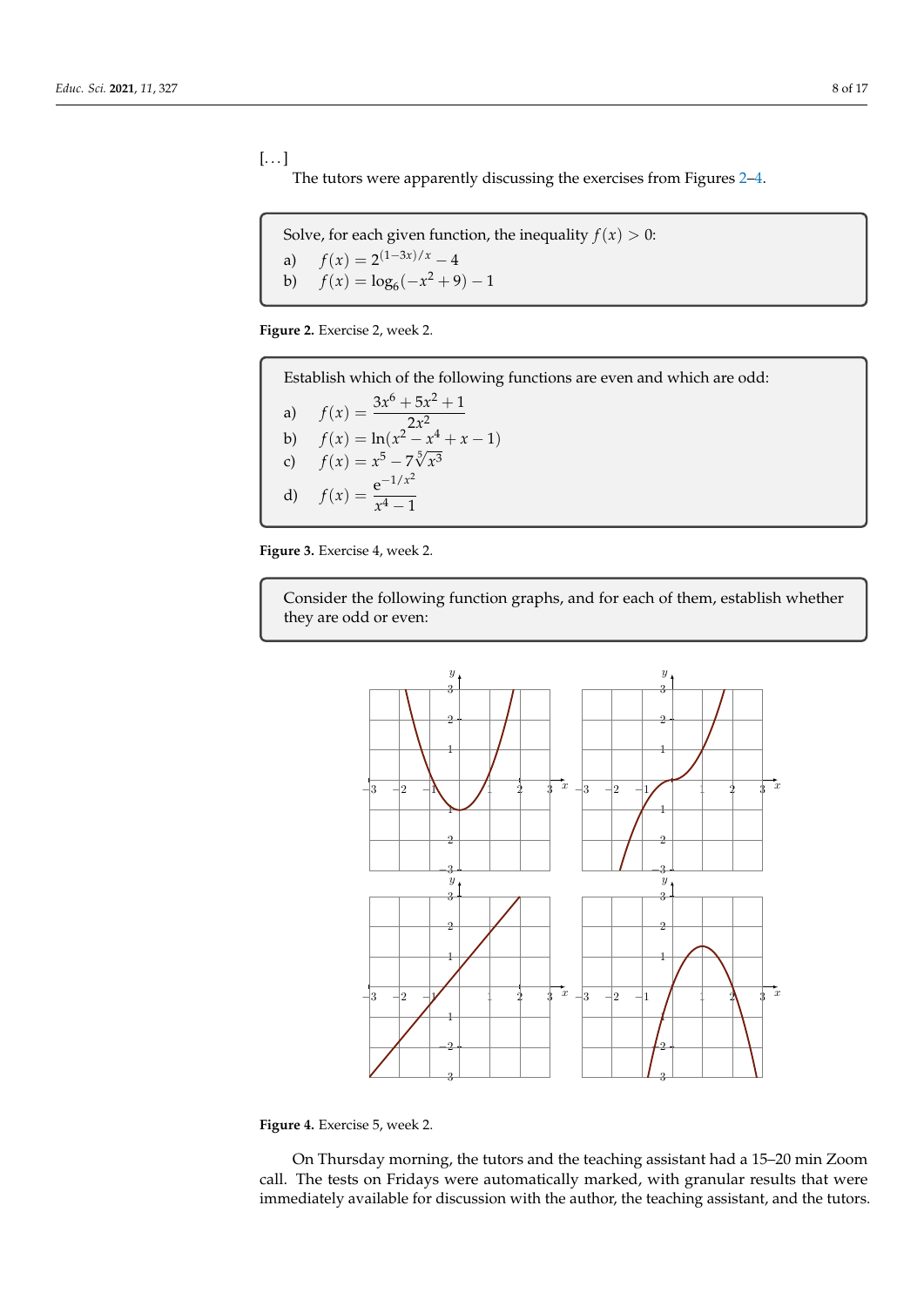As could be expected, the choice of sacrificing student feedback was not welcomed by some students: "I would have liked to get the corrections to my homework, at least when I made serious mistakes". "I think that if homework is not corrected, it is useless".

Nevertheless, ten students explicitly mentioned having weekly assignments as a positive aspect, and 15 students appreciated the Thursday feedback-based recitation. This supports the hypothesis that granular individual feedback is not strictly necessary as long as some feedback is given and self-correction is made possible; in other words, in reference to the assumed theoretical framework, granular individual feedback does not appear to be an indispensable part of key strategies 3 and 5.

#### *5.4. The Weekly Tests*

The sheer number of students and the need for speedy evaluation forced us to use closed-ended questions. This was indeed problematic, but at least we had no issues with the (lack of) formative value of closed-ended questions.

Similar considerations forced a partial introduction of closed-ended questions in atdistance examinations; the exam was split into three shorter parts. The first part consisted of only closed-ended questions, and admittance to the second (semi-open-ended) part was allowed with a strictly positive score in the first part (wrong answers granted a negative score in such a way that the expected result of choosing random answers was equal to nil). Despite the very lax requirements, only 65% of students who took such an exam passed the first part; 27% of the students had a passing score (at least 4 out of 8) for the closed-ended questions, which was consistent with the rate of passing scores in the equivalent openended part in pre-pandemic tests (and was better with tests taken later on in the academic year, after most of the good students had passed the exam).

As opposed to the standard exams of the class, during the weekly tests, students were not allowed to use any material apart from a formula sheet that was provided to them; this allowed the introduction of simple questions on definitions or theorems, which replaced the open-ended questions of standard exams. This means that it was not possible to directly compare the difficulty of the weekly tests to that of the standard exams; nevertheless, the closed-ended exercises were similar enough that we felt that there was not any particular unfairness.

The tests were administered with the exam.net platform using a secured enclave that did not allow students to exit the examination window. Students were monitored by their phone camera, which was placed at their side, and each tutor was responsible for at most 20 students. As evidence that these measures were adequate in order to avoid cheating, we report that in June 2021, when the first in-person examination became possible, no students elected to take an at-distance exam. Students had one hour to take the exam, which was consistent with the timing of standard exams.

One version of the exam of week 2 is presented in Figure [5.](#page-9-0) Slight variants of the tests were used to impede cheating. Notice that the third question was actually somewhat open ended. The syllabus of week 2 consisted of functions, increasing and decreasing functions, maxima and minima, linear, quadratic, and power functions, exponentials, and logarithms.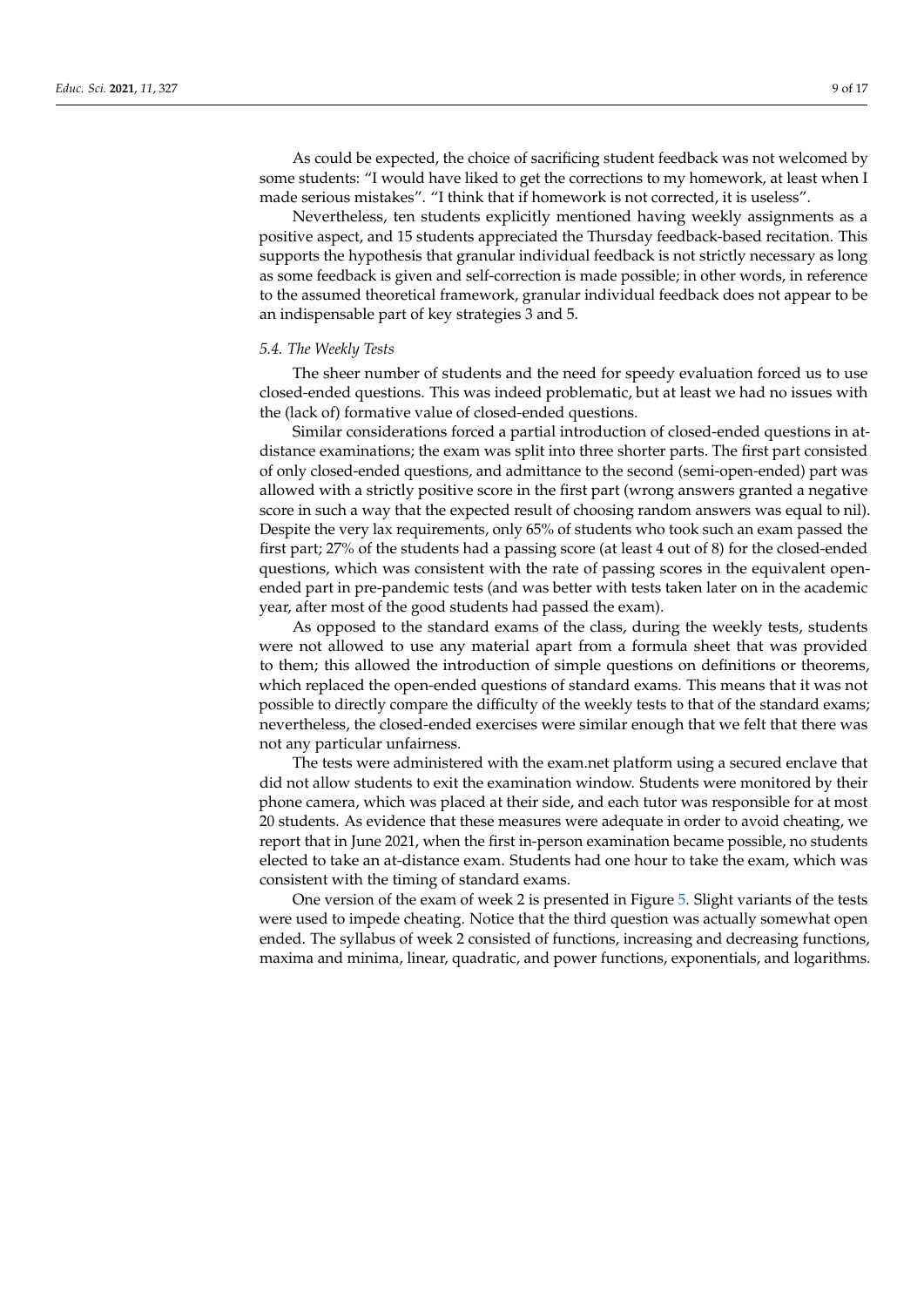<span id="page-9-0"></span>

| 1. |          | We say that the function $f(x)$ with domain D has an <i>absolute maximum</i> in $x_0$ if             |
|----|----------|------------------------------------------------------------------------------------------------------|
|    | (a)      | $f(x_0) \geq f(x)$ for every $x \in D$                                                               |
|    | (b)      | $f(x_0) > f(x)$ for every $x \in D$                                                                  |
|    | (c)      | $f(x_0) > f(x)$ for every $x \in D$ with $x \neq x_0$                                                |
|    | (d)      | there exists $\epsilon > 0$ such that if $x \in D$ and $ x - x_0  < \epsilon$ then $f(x_0) \ge f(x)$ |
| 2. |          | For each of the following functions, establish if it is odd, even, or neither odd                    |
|    | nor even |                                                                                                      |
|    |          | (a) $\ln\left(\frac{x^2-1}{x}\right)$                                                                |
|    |          | (b) $\ln\left(\frac{x^2-1}{x^4}\right)$<br>(c) $e^{3x^3-x}$                                          |
|    |          |                                                                                                      |
|    | (d)      | $3x^5 - \sqrt[3]{x}$                                                                                 |
| 3. |          | Determine the maximum domain of the function $f(x) = \ln(1-2s)$                                      |

**Figure 5.** Test, week 2.

The first question was graded as correct (+2 points), incorrect ( $-1$  point), or no answer (0 points). Each correct item of the second question gave ½ point (0 points if incorrect). Partial credit was awarded for answers to the third question that were almost right. As was done during standard exams, the question were similar to some of the exercises shown during the recitations. A total of 113 students took the test, and 71 passed it (total score  $\geq$  4); itemised results (average, standard deviation, percentiles) are provided in Table [2.](#page-9-1)

<span id="page-9-1"></span>

| <b>Table 2.</b> Results of the test in week 2. |  |
|------------------------------------------------|--|
|------------------------------------------------|--|

|                    | <b>Exercise 1</b> | <b>Exercise 2</b> | <b>Exercise 3</b> | <b>Total</b> |
|--------------------|-------------------|-------------------|-------------------|--------------|
| $\boldsymbol{\mu}$ | 0.613             | 1.842             | 1.680             | 4.062        |
| $\sigma$           | 1.089             | 0.344             | 0.571             | 1.53         |
| 10%                | $-1$              | 1.5               |                   | 2.5          |
| 25%                |                   |                   | 1.5               | 3            |
| 50%                |                   |                   | 2                 |              |
| 75%                |                   |                   |                   | 5.5          |
| 90%                |                   |                   |                   | 6            |

#### *5.5. Working at a Distance*

The students could attend the recitations live on Zoom, but some of them chose only to follow them asynchronously, confirming the post-pandemic literature (cfr. [\[40\]](#page-16-25)) that stated that the added liberty in choosing when to follow classes could outweigh the advantage of being able to interact with the teacher; 17 students mentioned the availability of lecture captures—which, at the University of Milan, were still a novelty in March 2020—as a plus, and one student stated that recordings made it possible for him to reconcile his summer job with the course. It should be mentioned that five students were working during the summer, and two gave up a summer job in order to spend enough time on the course. Some students explicitly claimed that lecture captures enabled them to watch lectures at a later and more convenient time, as well as to watch them again as needed.

The numbers of times that the material was accessed on the university's e-learning platform during the five-week course are presented in Table [3,](#page-10-0) and they confirm the previous points; unfortunately, the data on the lecture capture streams were not available. The test solutions for week 5 were not available during the time period under investigation.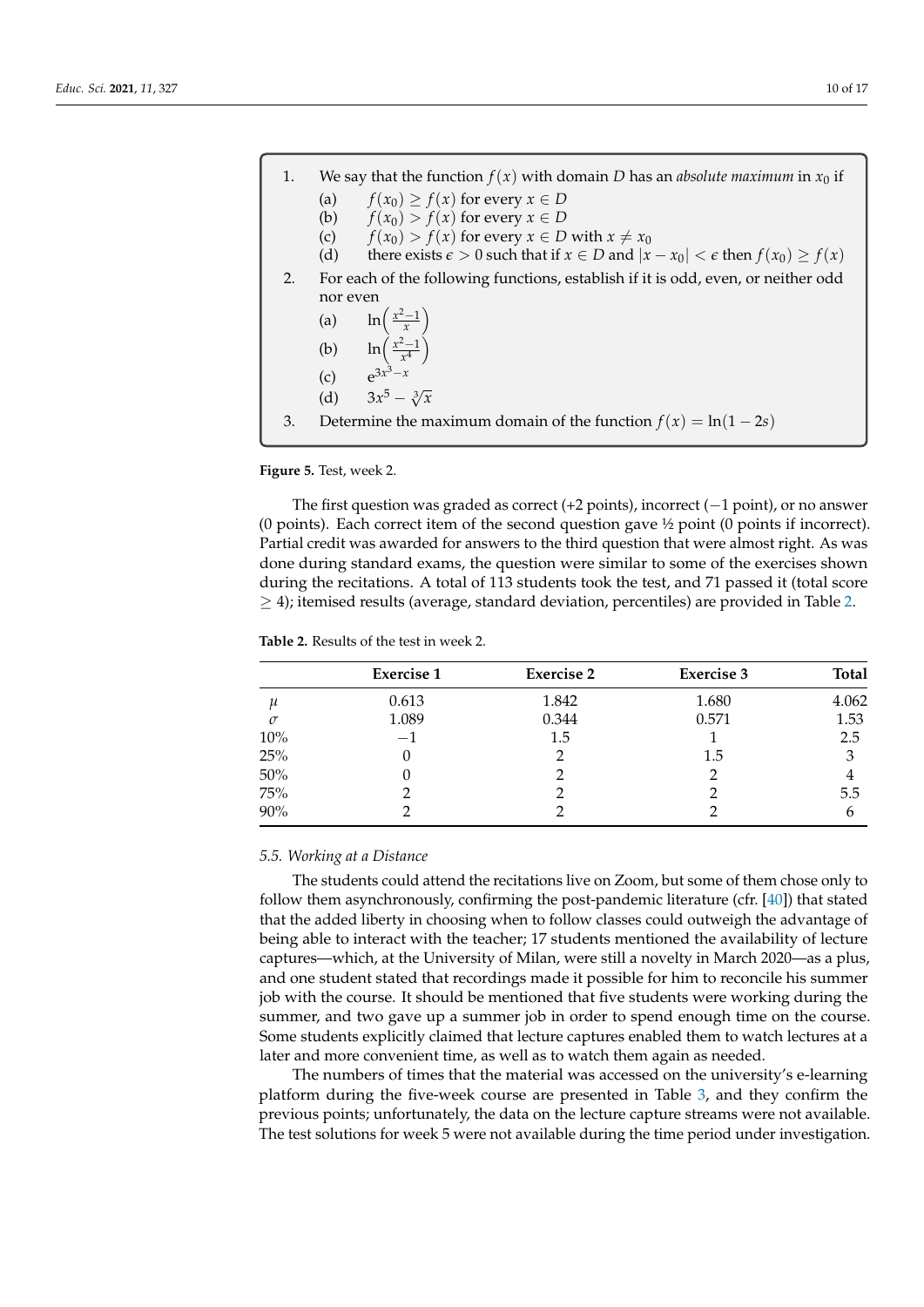|        | <b>Recitation Transcript</b> | <b>Homework</b> | <b>Test Solutions</b> |
|--------|------------------------------|-----------------|-----------------------|
| Week 1 | 126/261                      | 106/224         | 96/158                |
| Week 2 | 116/200                      | 122/229         | 62/85                 |
| Week 3 | 103/157                      | 106/161         | 88/141                |
| Week 4 | 109/202                      | 106/186         | 45/58                 |
| Week 5 | 75/116                       | 85/121          |                       |

<span id="page-10-0"></span>**Table 3.** Access numbers per week: individual users/downloads.

Using Stanford's Bandwidth Immediacy Matrix (Figure [6\)](#page-10-1), the course could be classified as High Bandwidth/High Immediacy, and this, as will be discussed later, was a significant issue.

One remarkable fact emerging from the followup questionnaire is that at-distance teaching was seen by some as a way to improve classroom dynamics and partially solved the issued reported in [\[17\]](#page-16-4). Federico wrote: "This [course], I have to admit, is one of those rare occurrences where at-distance teaching was better than face-to-face teaching, since it was possible to see each exercise clearly, to hear clearly, and it was so much easier to ask questions—things that, when I attended recitations in my first year, were much more difficult to have". In total, seven students praised the ability to interact with the teacher, although it is possible that some were comparing not with a pre-pandemic classroom, but with asynchronous classes in the spring term, as Ezio's comment suggests: "Classes were live, so we could ask for clarification on the spot".

<span id="page-10-1"></span>

**Figure 6.** Stanford's Bandwidth Immediacy Matrix. Reprinted from ref. [\[41\]](#page-16-26).

Only one student mentioned the students' forum. Indeed, only five threads were opened on mathematical topics (as opposed to organizational ones or those related to the interface), and each received an average of 0.6 answers. This is consistent with the author's experience with most single-purpose education- and non-education-related forums.

# *5.6. Helpfulness*

Twenty-three students mentioned the helpfulness of the teaching staff as one of the positive aspects of the course. For some, this was connected to being "available during the summer break" or to being "willing to go overtime with lectures", but for many, this helpfulness related to "going over basic topics that my colleagues who graduated from the more math-oriented high schools did not need, but were very useful to me" or to "the creation of a setting where no one would have been judged for the kind of question or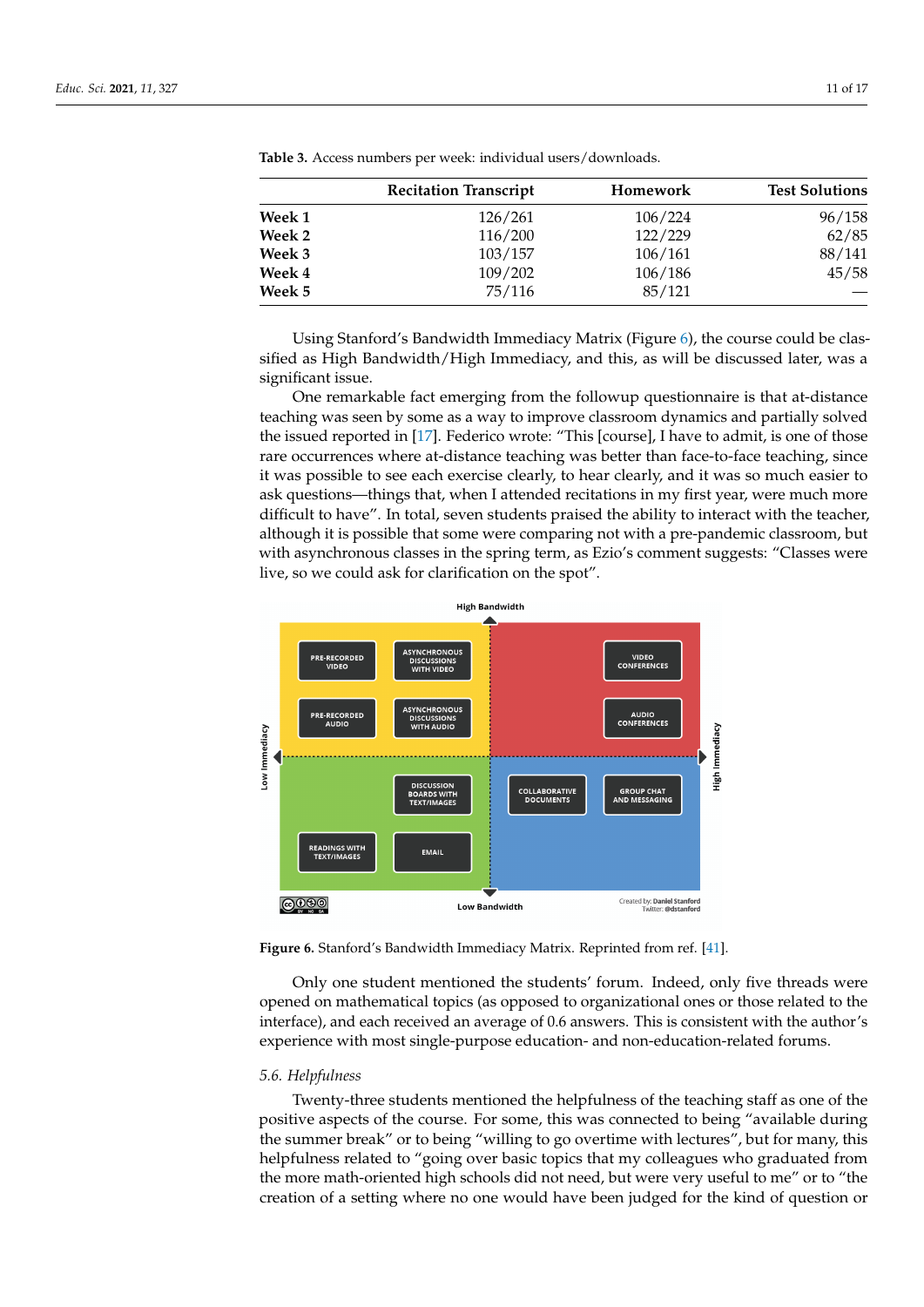clarification asked". We can infer from these assertions and from the 16 mentions of clarity in the recitations that, most likely, *good teaching* as defined by [\[28\]](#page-16-13) was attained; assuming that the summer course actually attained *ambitious teaching*, this was consistent with the results on affection towards mathematics mentioned at the end of Section [7.1.](#page-13-0)

# *5.7. Affect*

Students were asked to describe mathematics with three adjectives. A total of 199 useful answers were gathered, and those that occurred the most were (translated by the author, gathering together different adjectives that could be translated with the same English word): difficult (27 occurrences), complicated (20), demanding (14), interesting (10), useful (9), anxiety-provoking, logical (7), boring (6), incomprehensible (5), precise, fascinating, and frustrating (3). In total, 77 descriptions bore a positive connotation, 50 referred to the cognitive load, 40 were a refusal of mathematics, and 32 referred to engagement.

While 46% of respondents claimed that their view of mathematics did not change, 39% answered that it improved slightly or very much after the course; this is important because teaching mathematics at the middle-school level (G6–G9) is a common job perspective for these students.

# **6. Forecasting Success**

We followed Rizzo's definition of success as passing the exam, with no reference to the grade [\[2\]](#page-15-1). Because Italian universities allow students to take an exam as many times as possible, we introduced two different metrics: passing the remedial course as a result of the weekly partial tests or having attended the course and passing the exam in September, the latest date that would unlock the second-year exams in February. In Table [4,](#page-11-0) we break down the numbers of students who succeeded, separating freshmen from other students.

|              | Total |    | Passed in August |    | Passed in September |    | <b>Total Success</b> |
|--------------|-------|----|------------------|----|---------------------|----|----------------------|
| Freshmen     | 90    | 46 | 51%              | 18 | $21\%$              | 64 | 71\%                 |
| Non-freshmen | 26    | 18 | 69%              |    | 12%                 | 21 | $81\%$               |
| <b>Total</b> | 116   | 64 | 55%              | 21 | 18%                 | 85 | 73%                  |

<span id="page-11-0"></span>**Table 4.** Freshman vs. non-freshman success.

Because we have little data about non-freshmen and we can assume they are, per se, weaker students, their better results could possibly be explained by a higher engagement.

#### *6.1. Success and Attendance*

In the following, for the reasons outlined above, we consider only the 90 freshman students that took part in the course. In Table [5,](#page-12-0) we see that only students that missed at most one class were able to succeed; if this is perfectly reasonable for the first metric (it would have been technically possible to pass with only three tests, but it would have required very good grades), it shows a correlation between taking the course seriously and grasping any benefits in view of the September exam. We also saw that the success rate was significant for students who attended the whole course (of the six missing students, four could not pass the exam in February and two disappeared, most likely because they transferred to another program).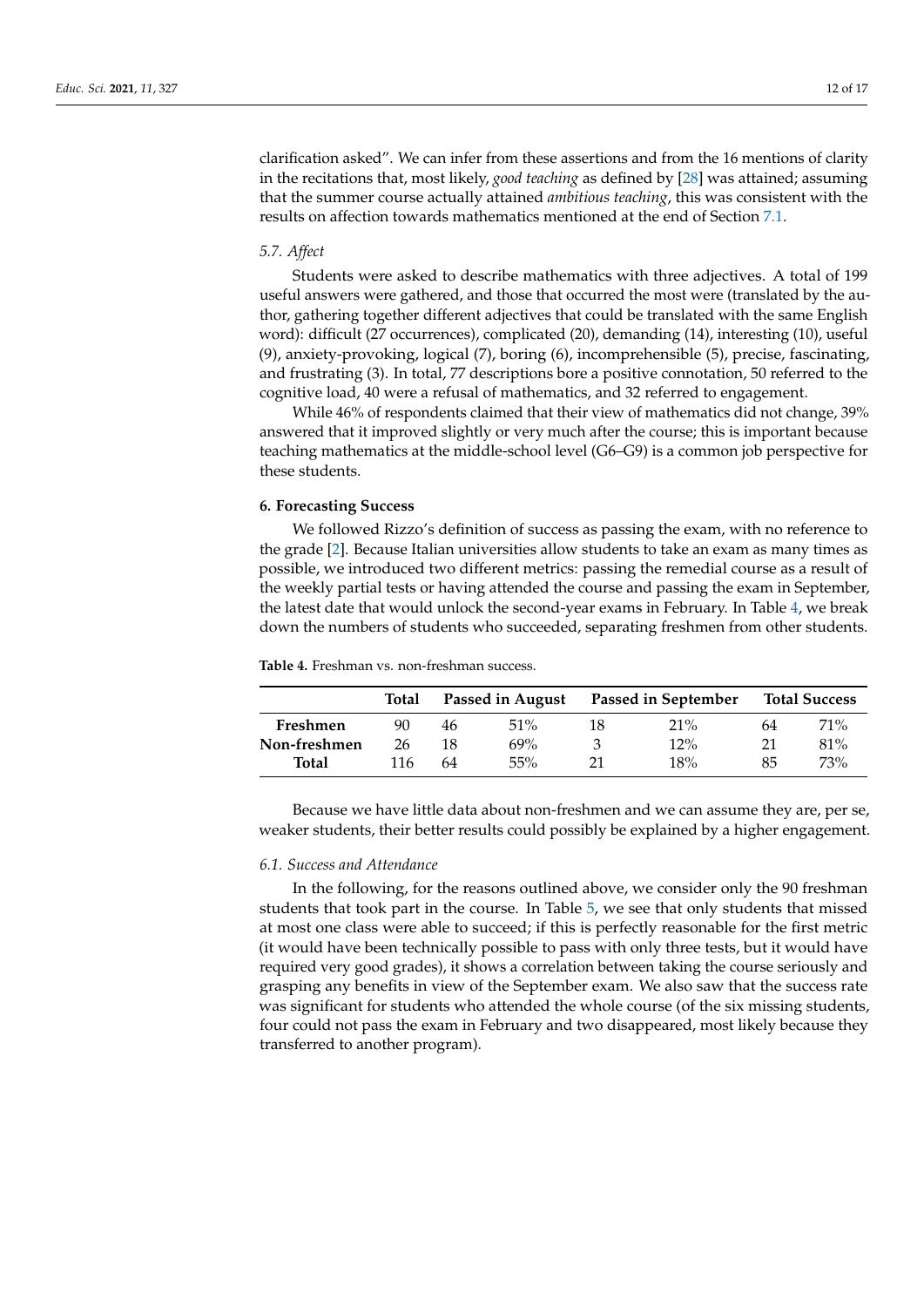| Weeks Attended | Total |    |       |    | Passed in August Passed in September |    | <b>Total Success</b> |
|----------------|-------|----|-------|----|--------------------------------------|----|----------------------|
|                |       |    | $0\%$ |    | $0\%$                                |    | $0\%$                |
|                |       |    | $0\%$ |    | $0\%$                                |    | $0\%$                |
| 3              |       |    | $0\%$ |    | $0\%$                                |    | $0\%$                |
| 4              | 24    |    | 38%   | 5  | 21%                                  | 14 | 58%                  |
| 5              | 56    | 37 | 66%   | 13 | 23%                                  | 50 | 89%                  |

<span id="page-12-0"></span>**Table 5.** Freshman success as a function of weeks attended.

If we break down the group of students who skipped a week according to which week was skipped, we get the results in Table [6.](#page-12-1) Since the weeks were independent and the grades were adjusted for missed weeks, we can conclude that those that skipped the first week because they were not aware of the course or were stilled involved in field activities fared as well as those who attended every week, while it is reasonable to assume that those who skipped the last week did so because their pass/fail status would not be affected, but only their grades (thus giving support to the assumption that we should use passing as a metric of success and not grades). Notice that the third week was the *Ferragosto* week, the central holiday of the holiday month; although there were not enough data to properly infer any conclusions, it could make sense to suppose a correlation between lack of success and setting of priorities.

<span id="page-12-1"></span>**Table 6.** What happened to those that skipped exactly one week.

| Skipped Week #<br>Total Passed in August |    |  | <b>Passed in September</b> |  | <b>Total Success</b> |  |       |
|------------------------------------------|----|--|----------------------------|--|----------------------|--|-------|
|                                          |    |  | 83%                        |  | $0\%$                |  | 83%   |
|                                          |    |  | $0\%$                      |  | $0\%$                |  | $0\%$ |
|                                          | 16 |  | 56%                        |  | 13%                  |  | 69%   |

We thus conclude that having attended weeks 2 to 5 was correlated positively with success in August ( $p = 0.0027$ ) and in September ( $p < 0.001$ ), and that having skipped more than one week implied a lack of success ( $p < 0.001$ ), even in September.

# *6.2. Success and Entrance Examination Results*

Are the results from Tables [4](#page-11-0) and [6](#page-12-1) any good? Reference [\[2\]](#page-15-1) offered a way to relate the TOLC-C entrance exam score to the likelihood of passing an exam; we summarize the findings in Table [7,](#page-12-2) where  $p_1$  is the likelihood of passing the exam at the first attempt, and *p*<sup>2</sup> is the likelihood of passing after any number of attempts within the same year.

<span id="page-12-2"></span>**Table 7.** Likelihood of passing the exam according to the TOLC-C score.

| <b>TOLC Result</b> | $p_1$ | p <sub>2</sub> |
|--------------------|-------|----------------|
| $\leq$ 0           | $0\%$ | $0\%$          |
| $1 - 3$            | $7\%$ | 14%            |
| $4 - 6$            | 14%   | 33%            |
| $7 - 9$            | 36%   | 55%            |
| $10 - 12$          | 58%   | 73%            |
| $13 - 15$          | 59%   | 76%            |
| $16 - 18$          | 87%   | 93%            |
| $19 - 20$          | 100%  | 100%           |

Using the TOLC-C entrance exam score for the 90 freshmen, we can compare the expected outcome with the actual outcome; in Table [8,](#page-13-1) we compare the number of students that one could expect to pass the exam given the population with the number of students that actually passed the exam to conclude that the course was indeed a success ( $p < 0.001$ ).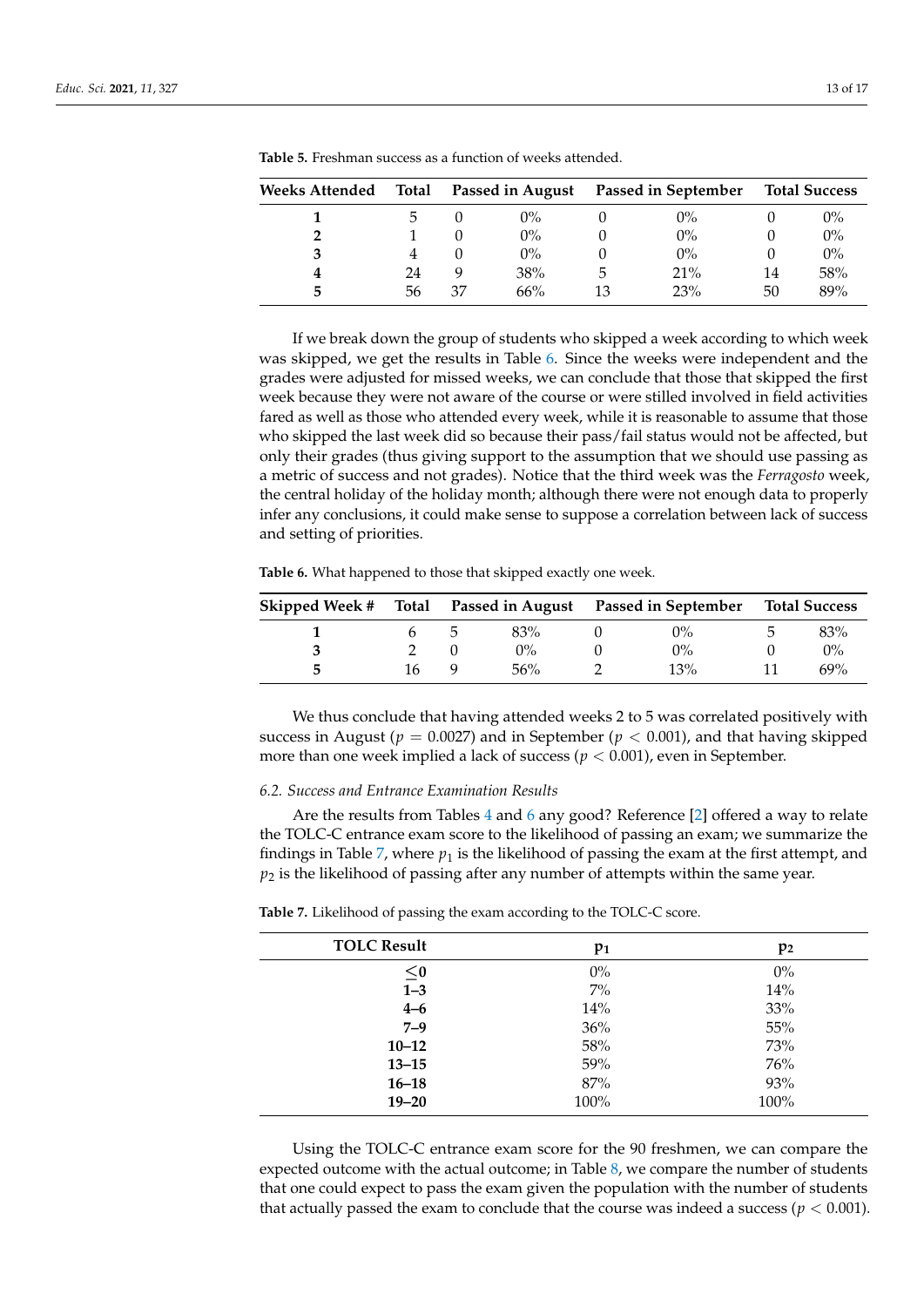|                  |    | Passed in August | Passed in September |        |    | <b>Total Success</b> |
|------------------|----|------------------|---------------------|--------|----|----------------------|
| Expected outcome | 16 | 18%              |                     | 13%    | 28 | $31\%$               |
| Actual outcome   | 46 | $51\%$           | 18                  | $21\%$ | 64 | $71\%$               |

<span id="page-13-1"></span>**Table 8.** Expected outcome vs. actual outcome of the course.

# **7. Conclusions and Outlook**

The remedial course was an outright success; according to the estimates of the previous section, it allowed 36 students to pass an exam that they would not have passed during the year, forcing them either to drop out of the program or significantly delay it. Because 307 students were then (2020–2021) enrolled in the second year, 21% of the sophomores passed mathematics thanks to the summer course; of those, 12% would not have passed any exams.

Our data show that an at-distance remedial course during a time usually used for vacation could be implemented and, given the human resources, it might be a good idea to do so in a similar setting (i.e., a very high percentage of students with poor pre-academic knowledge of math).

What surprised us most was the number of participants; indeed, out of 114 answers to the final survey, 52 answered that they had already planned to spend the whole month studying math; four would be traveling, four working, four studying something else, and three resting (47 did not provide any answers).

The main issue was the sad condition of broadband access for many students (and for the teaching assistant); 47% spent the five weeks at home and 40% mostly or completely spent them at a vacationing spot; only 46% had a optic fiber/ADSL/wi-fi connections all the time, while 47% claimed to never have had any connection issues. Lecture captures and transcriptions of the teaching assistant's notebook allowed some students to shift into a High-Bandwidth/Low-Immediacy course (see Figure [6\)](#page-10-1). This did not solve the issue with the weekly tests, when connection difficulties were a significant source of stress for the students.

#### <span id="page-13-0"></span>*7.1. Why Was the Course a Success?*

The availability of lecture captures, despite being explicitly mentioned only by 12 students, undoubtedly played a role (cfr. [\[42\]](#page-16-27)); a key advantage was "being able to follow classes when you want it and where you want it, and then having a direct feedback with instructors during class".

Many students mentioned the subdivision into five different subtopics—each with its own partial exam—as a key factor: "Every examination should be structured in the same way; I'd pass them all at the first strike. I don't think I would have ever passed the normal math exam, since there are too many things that have to be remembered and dealt with all at the same time". Some students welcomed the subdivision as "less university-like and more high-school-like, easing one's organization"; this may alarm some colleagues, since a topos of Italian academia is the fear of turning tertiary education into a high school, following the Anglo-Saxon model ([\[43\]](#page-16-28)).

Some underlined the importance of at-distance teaching in such a course: "I have to admit this is one of those rare instances when at-distance teaching was better than face-to-face teaching: I could clearly see each exercise, sound was good, and it was so much easier to ask questions". "An environment was created where one was not judged for the type of question". "I loved being able to study with my friends via Skype [*sic!*]". Although these comments should inspire a different approach to face-to-face instruction, the rupture of immediacy in at-distance settings is difficult to duplicate in a classroom, especially given the importance of "fare la bella figura" (which could be roughly translated as "making a good impression" or "keeping up with appearances", and could be argued as being the real Italian Weltanschauung) in Italian culture.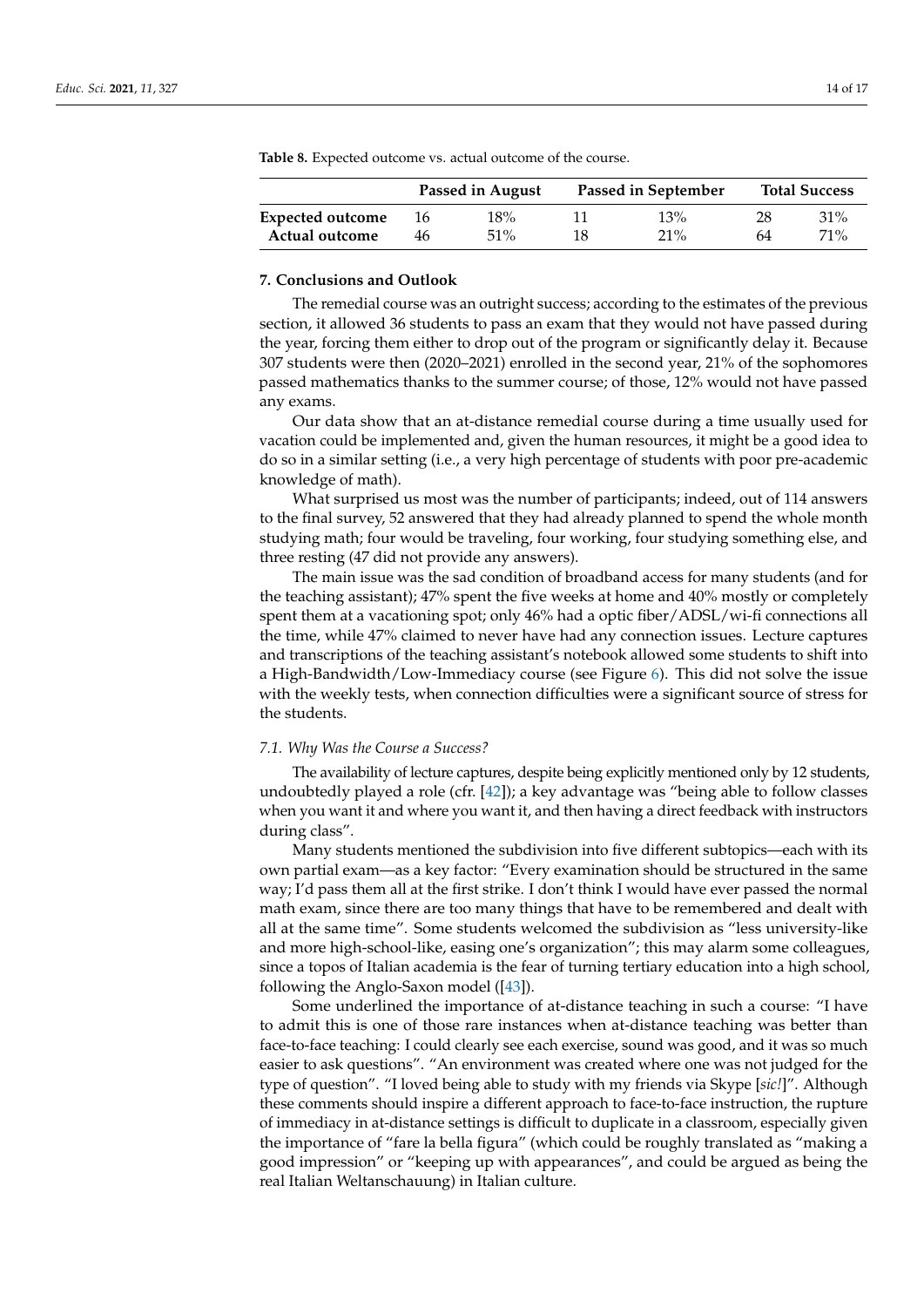Many students expressed appreciation for the weekly homework and the corresponding markings; this came as a surprise to the author, since the few times that funding was made available for such tutoring, the results were less than stellar given a lack of interest on the part of the students (cheating being commonly considered in Italy a "student right", it is usually considered unadvisable to count homework towards the final grade, as is usually done in other countries).

The psychological effect on students should not be understated: "[one thing I loved] was the vague similarity between [at-distance] recitations and face-to-face ones, which we miss, apart from the 2-h daily commute"; "I want to thank the instructors for dispelling the urban myth that professors see students just as student identification numbers".

All of this points to two main explanations for the results observed: We were able to engage students (using attendance as a proxy for engagement), and the week-by-week approach together with a fast formative assessment feedback loop reduced the affective issues of students.

#### *7.2. Is This the Right Approach?*

One of the anonymous reviewers pointed out the risk of fragmentation in the view of mathematics that could be advanced by the approach we used.

I will not deny this risk, but I am not sure that a student sporting such a view undoubtedly the result of thirteen years of frightful exposition to mathematics—could effectively be brought to overcome it in one term while struggling with understanding why  $x \geq 3$  is not equivalent to  $x^2 \geq 9$ .

This is much more of an affective rather than a cognitive issue. Computing the area of a plane region bounded by the graph of a function requires solving an inequality, while even the simplest differential equation will require a working knowledge of derivatives (indeed, these were two of the three items in the week 5 test).

Even more so when we, as mathematics instructors, ponder on the fact that most students dropping out of STEM degrees (or electively not enrolling in STEM degrees) do so because of fear of mathematics; for most life scientists, mathematics is just ancillary to statistics, which is just one of the tools that they will use in their academic careers.

Once enough data have been collected about the second-term statistics, it will be interesting to compare the outcomes of the students that passed this summer course against those of the other students.

#### *7.3. What Should Be Changed?*

A thorough revision of teachers' praxeologies relating to a transmissive approach to teaching should be conducted in order to encourage situations where students would be more active ([\[23\]](#page-16-8)). A better tutor–student ratio should allow for individual granular feedback on weekly homework, although, as mentioned, this fact is possibly not very important. Peer interaction should be fostered, both on the students' forum and on informal channels; peer-to-peer review of assignments could be instrumental towards the goal of actually implementing key strategy 4.

Although it would not be feasible to add "theory" lessons (i.e., lectures) to the course schedule, the availability of short prerecorded videos from the fall 2020 term should allow students to address gaps in their preparation; the proposed exercises should be linked to specific videos.

Students should be better warned of what will be expected of them, especially in terms of the time involved (FA1).

# *7.4. What Cannot Be Changed?*

The quality of an internet connection is completely out of our control; all teaching assistants and tutors were on vacation during the course and often had to rely on unreliable 4G connections. Some students had to drop out of the course for similar reasons.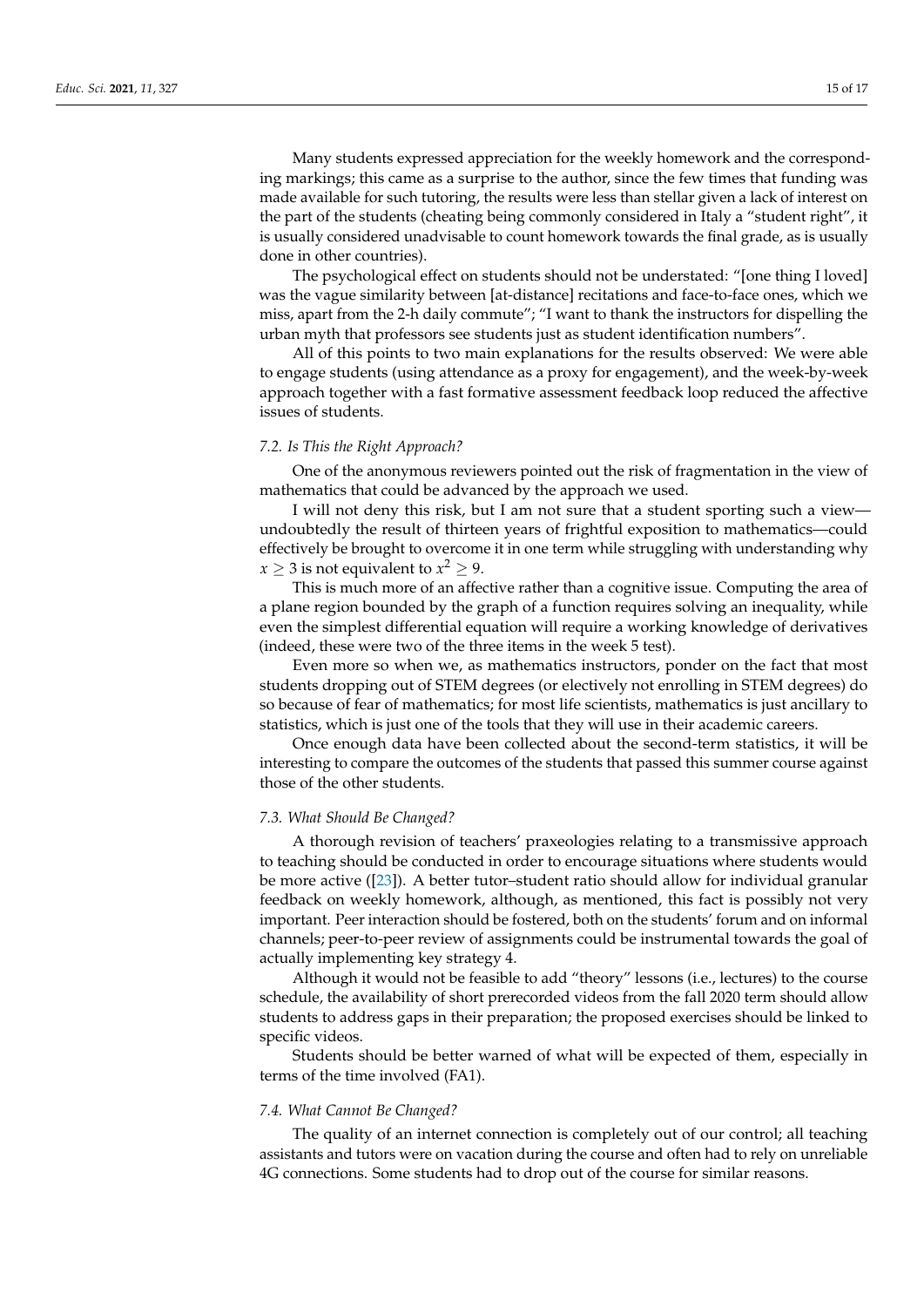The time schedule: Some students appreciated the structure given to their summer studies, and some students complained that superposition with their vacations was the main bad point. External constraints (July exams and field trips for the students; school opening on September 1st for many of the staff involved) made for very little play in the schedule.

The precalculus competence of many students was too low; most students spent the last two years of high school doing nothing more than calculus in their math classes, but issues stemmed from gaps at a much lower level. We wholeheartedly agree with the conclusion of [\[28\]](#page-16-13): "An alternative to calculus in high school that focuses on strengthening students' understanding of algebra, geometry, trigonometry, and functional relations while building problem-solving skills would be very welcome".

# *7.5. What Is Next?*

Financial support for a 2021 summer course has been granted by the University of Milan; because enrollment has been halved, we expect to have fewer students and a much better tutor–student ratio. Some of the feedback gathered by the summer course will be integrated into the fall 2021 class; the number of mid-term exams should be increased from two to at least three, some kind of at distance communication (instant chat?) should be envisioned even if classes will return to being completely face to face, and, in general, the class should be redesigned around a formative assessment scheme.

**Funding:** This research received no external funding.

**Institutional Review Board Statement:** Not applicable

**Informed Consent Statement:** Informed consent was obtained from all subjects involved in the study.

**Data Availability Statement:** The data presented in this study are available on request from the corresponding author. The data are not publicly available due to privacy reasons.

**Conflicts of Interest:** The author declares no conflict of interest.

# **References**

- <span id="page-15-0"></span>1. Rattini, V. *Managing the Workload: An Experiment on Individual Decision Making and Performance*; Alma Mater Studiorum—Università di Bologna, Dipartimento di Scienze Economiche (DSE): Bologna, Italy, 2016. [\[CrossRef\]](http://doi.org/10.6092/unibo/amsacta/5420)
- <span id="page-15-1"></span>2. Rizzo, O.G. Online remedial courses for missing mathematics credits in scientific degree programmes: Are they effective? In *Quaderni di Ricerca in Didattica*; Departimento di Matematica e Informatica, University of Palermo: Palermo, Italy, 2020; NS 8, pp. 79–86.
- <span id="page-15-2"></span>3. Bartolini Bussi, M.G.; Mariotti, M.A. Semiotic mediation in the mathematics classroom. In *Handbook of International Research in Mathematics Education*; Routledge: London, UK, 2015; Number 10872. [\[CrossRef\]](http://dx.doi.org/10.4324/9780203930236.ch28)
- <span id="page-15-3"></span>4. Pérez-Sanagustín, M.; Hernández-Correa, J.; Gelmi, C.; Hilliger, I.; Rodriguez, M.F. Does Taking a MOOC as a Complement for Remedial Courses Have an Effect on My Learning Outcomes? A Pilot Study on Calculus. In *Adaptive and Adaptable Learning EC-TEL 2016*; LNCS; Springer: Cham, Switzerland, 2016; Volume 9891, pp. 221–233. [\[CrossRef\]](http://dx.doi.org/10.1007/978-3-319-45153-4_17)
- <span id="page-15-4"></span>5. Zimring, F.E.; Ceretti, A.; Broli, L. Crime Takes a Holiday in Milan. *Crime Delinq.* **1996**, *42*, 269–278. [\[CrossRef\]](http://dx.doi.org/10.1177/0011128796042002008)
- <span id="page-15-5"></span>6. Salvanelli, G. Predicting Bicycle Theft in Milan (IT) An Aoristic Analysis. *J. Sci. Cycl.* **2019**, *8*, 18–24. [\[CrossRef\]](http://dx.doi.org/10.28985/1920.jsc.04)
- <span id="page-15-6"></span>7. Comune di Milano. Area C: Accessi Giornalieri. Open Data, 2019. Available online: [https://dati.comune.milano.it/dataset/8937](https://dati.comune.milano.it/dataset/8937eb87-2356-40ba-bd82-e0fabe38b598/resource/c2f46ef8-9ee8-4883-807d-93adeb1b9931/download/ingressi_areac_2021-03-03.csv) [eb87-2356-40ba-bd82-e0fabe38b598/resource/c2f46ef8-9ee8-4883-807d-93adeb1b9931/download/ingressi\\_areac\\_2021-03-03](https://dati.comune.milano.it/dataset/8937eb87-2356-40ba-bd82-e0fabe38b598/resource/c2f46ef8-9ee8-4883-807d-93adeb1b9931/download/ingressi_areac_2021-03-03.csv) [.csv](https://dati.comune.milano.it/dataset/8937eb87-2356-40ba-bd82-e0fabe38b598/resource/c2f46ef8-9ee8-4883-807d-93adeb1b9931/download/ingressi_areac_2021-03-03.csv) (accessed on 30 June 2021).
- <span id="page-15-7"></span>8. Università degli Studi di Milano. Regolamento Didattico. University Regulation, 2020. Available online: [https:](https://www.unimi.it/sites/default/files/regolamenti/Regolamento%20didattico%20dell%27Universit�%20degli%20Studi%20di%20Milano%20-%20All.%20al%20D.R.%201208%20del%204%20marzo%202020.pdf) [//www.unimi.it/sites/default/files/regolamenti/Regolamento%20didattico%20dell%27Università%20degli%20Studi%](https://www.unimi.it/sites/default/files/regolamenti/Regolamento%20didattico%20dell%27Universit�%20degli%20Studi%20di%20Milano%20-%20All.%20al%20D.R.%201208%20del%204%20marzo%202020.pdf) [20di%20Milano%20-%20All.%20al%20D.R.%201208%20del%204%20marzo%202020.pdf](https://www.unimi.it/sites/default/files/regolamenti/Regolamento%20didattico%20dell%27Universit�%20degli%20Studi%20di%20Milano%20-%20All.%20al%20D.R.%201208%20del%204%20marzo%202020.pdf) (accessed on 30 June 2021).
- <span id="page-15-8"></span>9. Bishop, R.; Eley, A. Microbiologists and maths. *Microbiol. Today* **2001**, *28*, 62–63.
- <span id="page-15-9"></span>10. Tariq, V.; Stevenson, J.; Roper, T. Maths for Biosciences. *MSOR Connect.* **2005**, *5*, 39–42. [\[CrossRef\]](http://dx.doi.org/10.11120/msor.2005.05020039)
- <span id="page-15-10"></span>11. Fighting increasing dropout rates in the STEM field: The European ready STEMgo Project. In Proceedings of the 43rd Annual SEFI Conference 2015 (SEFI 2015), Orléans, France, 1–3 July 2015.
- <span id="page-15-11"></span>12. Attanasio, M.; Priulla, A.; Albano, A.; Enea, M. Analisi delle carriere universitarie nelle lauree scientifiche di base in Italia nell'ultimo decennio. In *Induzioni: Demografia, Probabilità, Statistica a Scuola*; Fabrizio Serra: Pisa, Italy, 2018. [\[CrossRef\]](http://dx.doi.org/10.19272/201800902002)